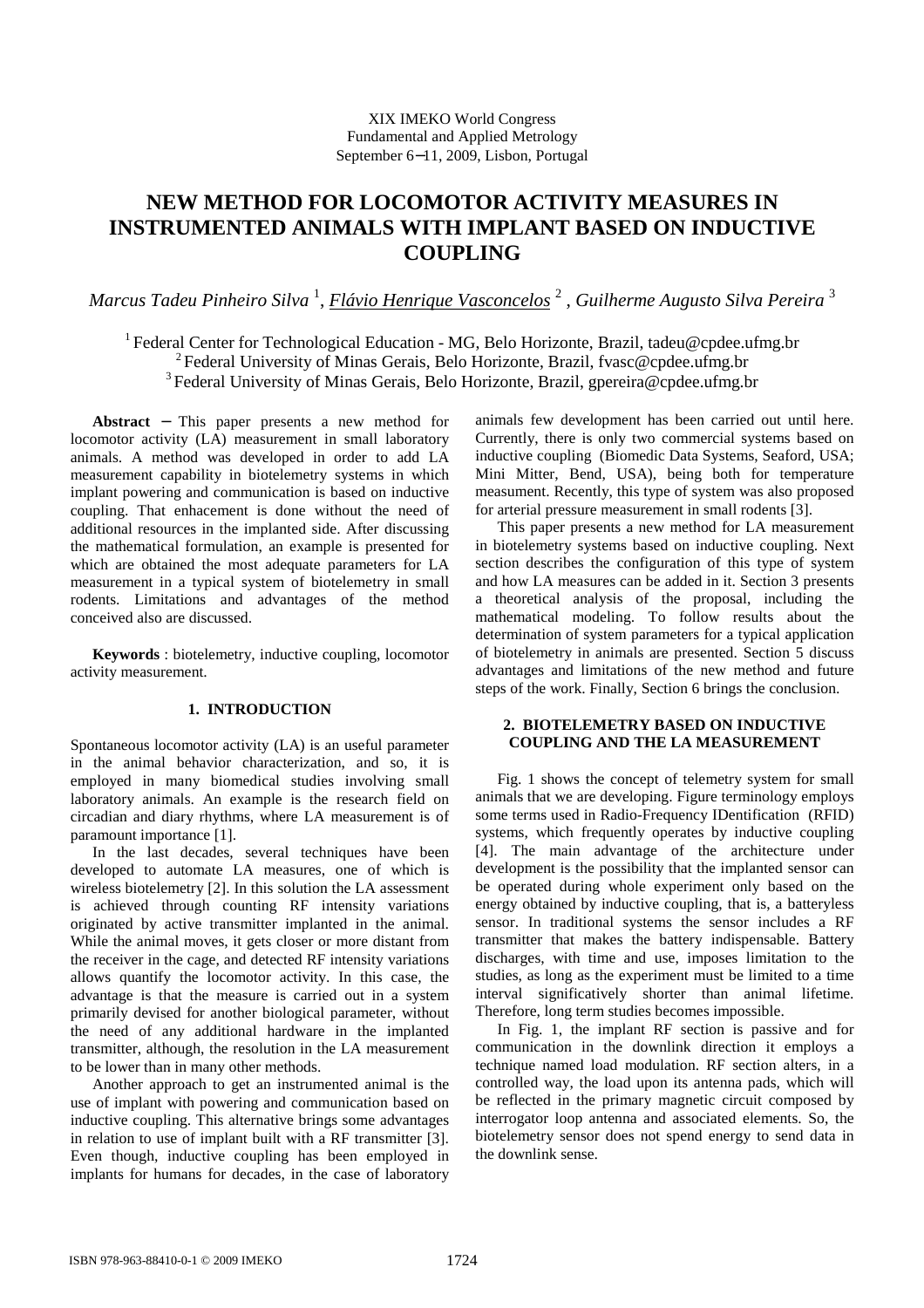Although the passive RF interface brings a significant advantage relative to the null energy consumption, it has an important restriction: the limited range. For example, RFID systems operated by inductive coupling, HF band, with data rate in order of thousands of Kbps, has a maximum range of 10-20 cm. Our design employs the RFID standard ISO14443B [5] for the RF interface. In this standard, the short range is related to communication in the downlink sense, i.e., in the range limit, communication errors will occur mainly when the implant send data for the interrogator. As so as the standard uses digital communications techniques, including frames with error checking field, these errors can be faced by high level protocols via retransmission.



Fig. 1. Architecture of a biotelemetry system devised for use in small animals and based on inductive coupling.

RF passive interface also makes inviable the measurement of LA in a way similar to that in implants where the RF section includes a transmitter, as the inductive coupling with load modulation is unsuitable for detection of variations in the RF intensity. For LA measurement we propose a solution that has ground exactly in the range restriction. As the range is very limited, typically a single interrogator would be unable to cover whole cage. So, it is necessary to use a set of interrogators distributed in the cage base (Fig. 2), i. e., to use space division multiple access technique, where, in each moment, only a interrogator is active. With this approach to workaround the range problem, the new method for LA measurement arises naturally. It consists in quantify the commuting between interrogator blocks as the animal moves in the cage. Being more specific, the value consists of counting of the quantity of transitions between interrogator blocks, in a given fixed time interval.



Fig. 2. Method for LA monitoring in the biotelemetry system.

## **3. ANALYSIS OF THE METHOD**

For the technique introduced in the Fig. 2, there is a trade-off between the misalignment of interrogator and sensor antennas, minimum power necessary to implant operation and resolution in the evaluation of the LA measure.

#### *3.1. Resolution in the LA value*

The extreme case of a coarse resolution in the LA measures happens when any interrogator block is able to communicate with the implant, independently of the animal localization in the cage. It is not possible to generate LA estimative in this case. Indeed, it would be unnecessary to use several blocks, because only one would be able to cover the whole cage. On other hand, if some interrogators, but not all, are able to get response from the implant, there will be some resolution in the animal localization, and consequently LA measures will be possible. On other extreme, if each block is able to get response from the implant only for positions near to antenna center, the implant will be inaccessible in a great proportion of the cage area, consequently, there might be big shadow areas in the communication. In short, the resolution will be the best when in each moment only a block is able to communicate with the implant and this happens for each localization inside of the block.

#### *3.2. Power for implant operation*

Operation of the implant circuits implies a determined minimum power in the points 1-2 of the Fig. 1. Namely, there is a determined value  $P_{1-2(min)}$  below which the implant does not work anymore. Energy transfer between interrogator and implant can be determined by (1).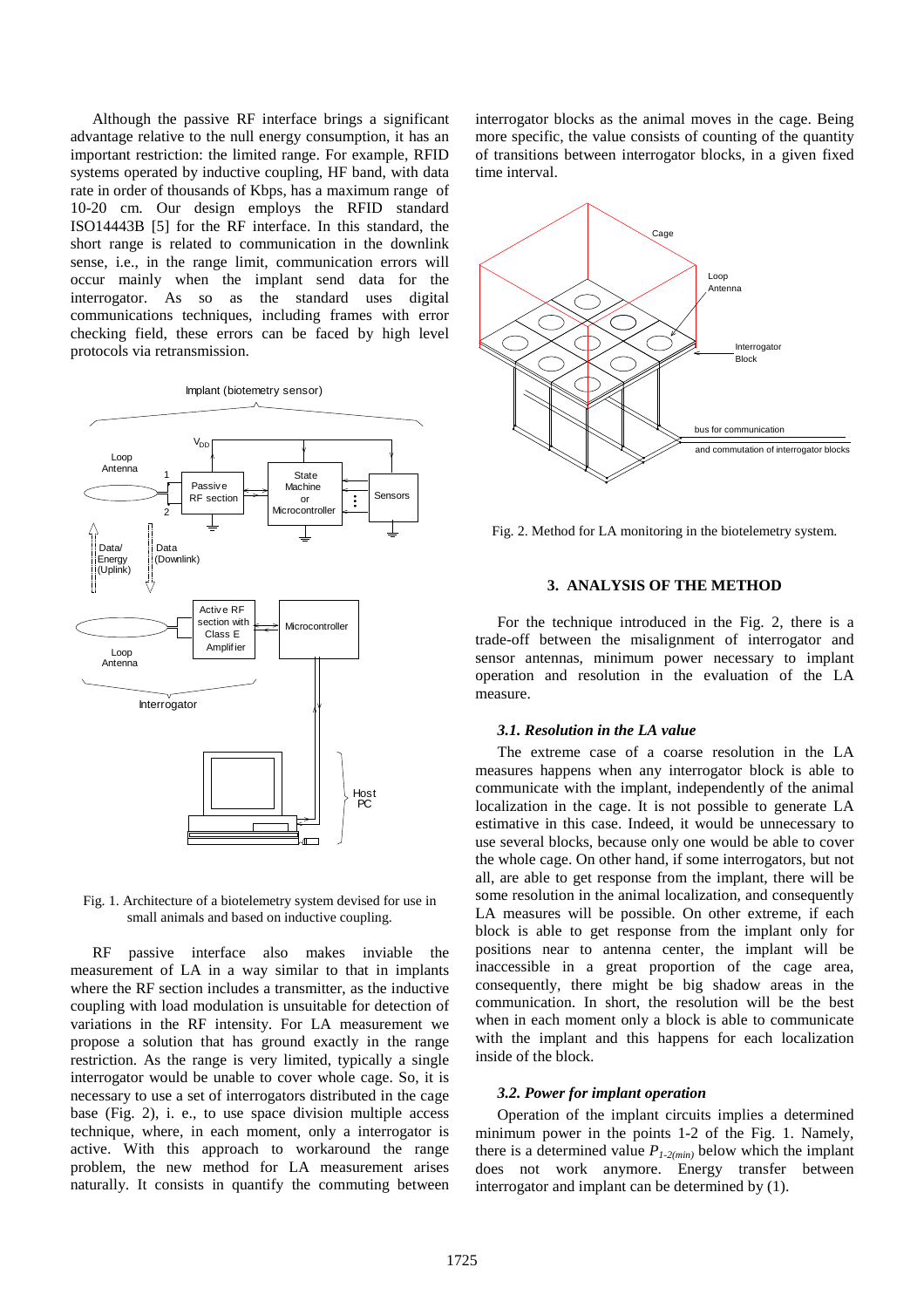$$
P_{1-2} \cong V_E \cdot \frac{1}{32R_{EO}R_tR_i} \cdot \left[\omega M \cdot \left(1 + \frac{(\omega M)^2}{8R_tR_i}\right)^{-1}\right]^2 \quad (1)
$$

Establishment of (1) was made grounded on development of equivalent expression published recently [6], however (1) differs of this previous result concerning the number 8 in the denominator [7]. In  $(1)$ , *M* is the mutual inductance between the interrogator and sensor antennas,  $V_F$ is the sinusoidal voltage peek that the RF amplifier develops in the interrogator antenna circuit,  $\omega$  is the angular velocity of this voltage, *P1-2* is the consumed power in the implant (equivalent impedance in the points 1-2, Fig. 1) and  $R_{EO}$  is the output impedance of the class E amplifier.  $R_t$  and  $R_i$  are the radiation and ohmic losses in the antenna circuits for sensor and interrogator, respectively. These losses can be calculated by means of expressions presented in [8] and [9].

Typically, the circuit that delivers power in the interrogator antenna is a Class E RF amplifier [10]. It is possible to control the power through variation of the drain or collector supply voltage, in the single active device of this amplifier. In (1)  $V_E$  reflects this power control. So, in some extension,  $V<sub>E</sub>$  can be adjusted for the purpose of assure the  $P_{1-2}$  >  $P_{1-2(min)}$  condition. Furthermore, the  $V_E$  in each interrogator block can be controlled by the microcontroller in order to assure that the sensor works at any point in the cage. Again, it is important that the energy transfer to the implant respects the following criterion: the implanted sensor must receive  $P_{1-2} > P_{1-2(min)}$  only from the block directly below it. It will be counterproductive for the localization problem if, in a given moment, a block generates power enough to operate a implant beyond its perimeter. For the stablishment of localization, when an interrogator block is to be activated its initial  $V_E$  must be only the minimum necessary to power the implant, regarding that it stays inside the block perimeter and the animal keeps posture of locomotion (not erect).

#### *3.3. Lateral misalignment*

Operation of the system, according to Fig. 2, implies variation of mutual inductance. As the animal moves, mutual inductance varies significativelly due to the changes in relative position between interrogator and implant antennas. At this point it is assumed the simplification of that any animal displacement generates only lateral misalignment between the antennas, i.e., the antennas remains all time in parallel planes and the distance between these planes does not change. Fig. 3 describes the configuration for lateral misalignment analysis, regarding the case of single-turn antennas. In this configuration, when the two circular loop antennas are aligned ( $\delta = 0$ ) the mutual inductance is expressed by (2)[11].

$$
M = \mu_o G(n) \sqrt{ab} \tag{2}
$$

In (2), *a e b* are the radius of interrogator and implant antennas, respectively, and  $G(n)$  is given by (3) and (4).

$$
G(n) = \left(\frac{2}{n} - 1\right) K(n) - \frac{2}{n} E(n) \tag{3}
$$

$$
n = \sqrt{\frac{4ab}{(a+b)^2 + h^2}}\tag{4}
$$

 $K(n)$  and  $E(n)$  are full elíptical integral of first and second order, respectivelly. *h* is the distance between the planes of the antennas.

When the antennas are misaligned the relation between misalignment and mutual inductance is complex, and it is not possible to get an analitical expression to describe it. In this case, *M* only can be determined by numerical resolution of the integral in (5) [12].

$$
M = \frac{\mu_o ab}{2\pi} \int_{0}^{2\pi} \frac{\cos\beta}{\sqrt{ab_L}} G(m) d\phi
$$
 (5)

*G(m)* is given by (3), while  $\beta$ ,  $b_L$  and *m* correspond to equations (6), (7) and (8), respectivelly.

$$
\beta = a \cdot \tan \left( \frac{\delta \cdot \text{sen}\phi}{b + \delta \cdot \text{cos}\phi} \right) \tag{6}
$$

$$
b_L = \left(b^2 + \delta^2 + 2b\,\delta\cos\phi\right)^{1/2} \tag{7}
$$

$$
m = \sqrt{\frac{4ab_L}{(a+b_L)^2 + h^2}}
$$
 (8)



Fig. 3. Configuration for lateral misalignment analysis.

#### **4. SYSTEM PARAMETERS DETERMINATION**

In view of the proposed LA measurement method the formulation presented above is useful for parameters determination about Fig. 1 and 2. Preliminarily, some requisites or parameters are specified based on animal specie, cage dimensions, desired resolution and implant power consumption. Table 1 relates these specifications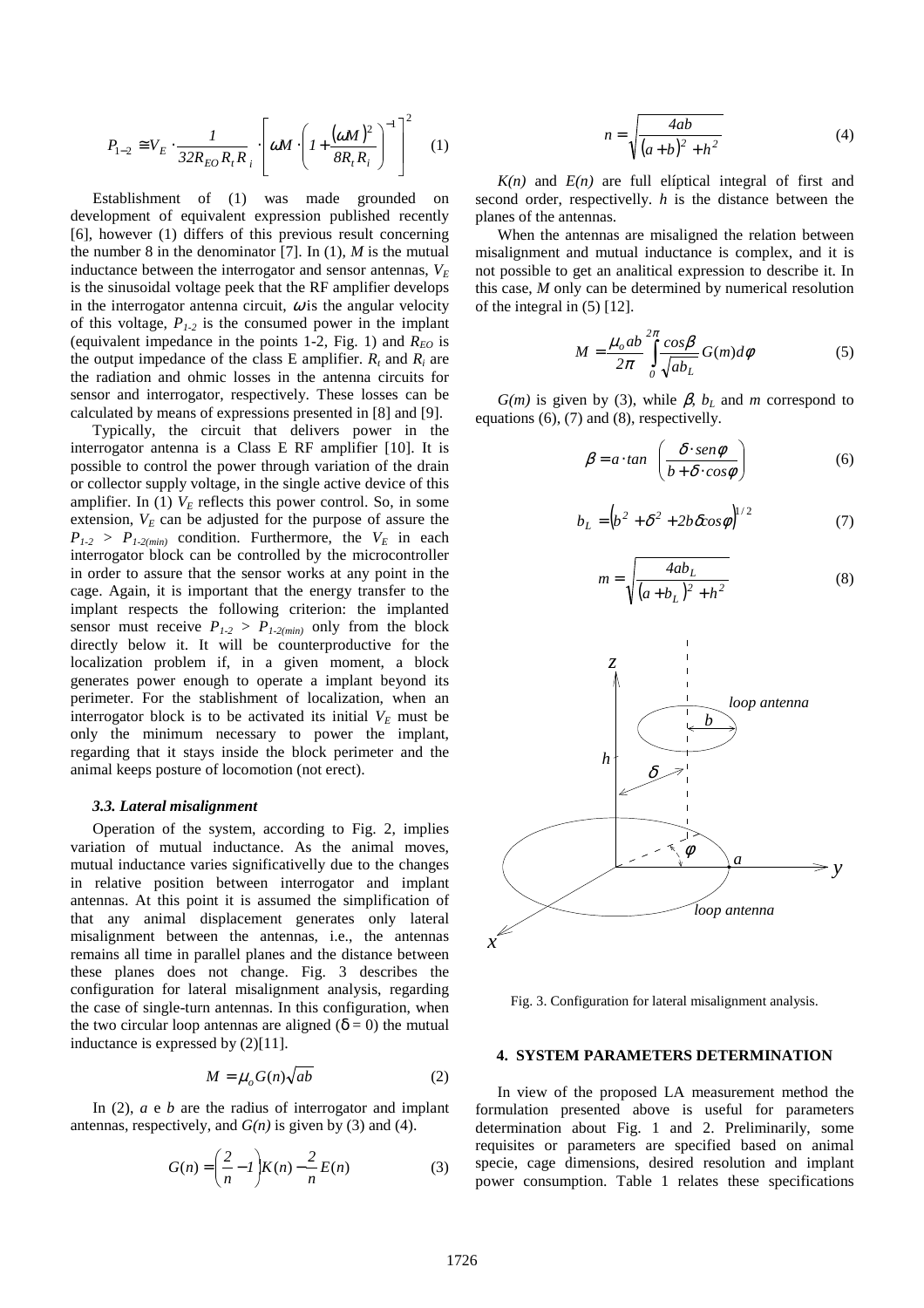originated from an initial analysis, in the case for application of biotelemetry in adult rat, a specie frequently employed in biomedical studies. From these specifications the interest is to get the most adequated radius of interrogator antenna in order to permit the best accuracy for LA measurement. In accordance with (5), as antenna radius grows *M* increases and, from (1), more power will be transferred to the implant. However, an excessive size for the antenna of the implant will make it inviable. Thus, *b* was chosen equal to 12 mm, taking into account the bigger antenna that would not be cumbersome to the animal. Furthermore, the parameter vertical distance between antenna planes was estimated at 25 mm, regarding the particular characteristic of the animal gait and the implant localization in the body.

Applying in the mathematical formulation the values indicated in the Table 1, it is possible to find the most adequate values for radius of interrogator antenna and output peek voltage of the Class E amplifier.

Table 1. Initial specifications for an example of inductive coupling biotemetry system for adult rat, in accord with Figures 1 to 3.

| Parameter                                        | Value                                 |
|--------------------------------------------------|---------------------------------------|
| $\omega$                                         | $2\pi \times 13.56 \times 10^6$ rad/s |
| h                                                | $12 \text{ mm}$                       |
| Interrogator block dimensions                    | $12 \times 12$ cm                     |
| Section of the conductor used<br>in the antennas | $35 \mu m \times 1$ mm                |
| h                                                | $25 \text{ mm}$                       |
| $-2(min)$                                        | 6 mW                                  |

In the first step, using (5), the mutual inductance variation in function of the lateral misalignment was computed for five different radii of interrogator antenna (Fig. 4). After that, the data for the five curves in the Fig. 4 were applied to (1) to find the curves of power in the equivalent impedance of the implant (Fig. 5). In this solution, a normalized value was considered for  $V_F$ .

The characteristic desired for the variation of  $P_{1-2}$  is that it remains above of  $P_{1-2(min)}$  for each point inside of the block. Additionally, it will be better for the system control, about the adjust of  $V_E$ , if  $P_{1-2}$  had a lesser variation of value from the center of the block to its perimeter. After these observations, Fig. 5 shows that an interrogator antenna with radius of 30 mm is most adequate to establish communication over the block, with minimum shadow area, and at the same time avoid overlaping in the communication area of adjacent blocks. Furthermore, 2.6 is the multiplier factor for  $V_E$ , in order to make the value 0.917 mW in 6 cm scaled to the *P1-2(min)* value, as specified in the Table 1.

#### **5. DISCUSSION**

The locomotor activity measurement method introduced here, although could has a worse resolution than some others, offers three advantages over the alternatives described in literature.

First, the method allows estimate approximately the animal localization in the cage. Most of systems reported before does not have this capability. Localization, associated



Fig. 4. Mutual inductance versus lateral misalignment for five radii of interrogador antenna.



Fig. 5. Power in the implant equivalent impedance in fuction of the lateral misalignment for the five interrogator antenna radii.  $V_E =$ 1V.

or not with LA, can be useful for some studies involving animal behavior. In addition, the method enables estimate the distance traversed.

Second, it was devised to be used in a scalable form. This means that each interrogator is proposed as a block independent of the others and the connections with the commutation controller are carried out via a shared serial bus. So, the user can customize the cage with a base format adequated to specific experiments, through of the fit of several blocks in accord with the geometry of interest.

The third advantage is the possibility of simultaneous monitoring of several specimens in a single cage, without interferences. That is possible as each animal has a implant with an exclusive ID number stored in the RFID IC. Current RFID ICs includes commands that, based on the exclusive ID, allows the interrogator to execute anti-collision algorithms in order to communicate with the implants in a sequential way.